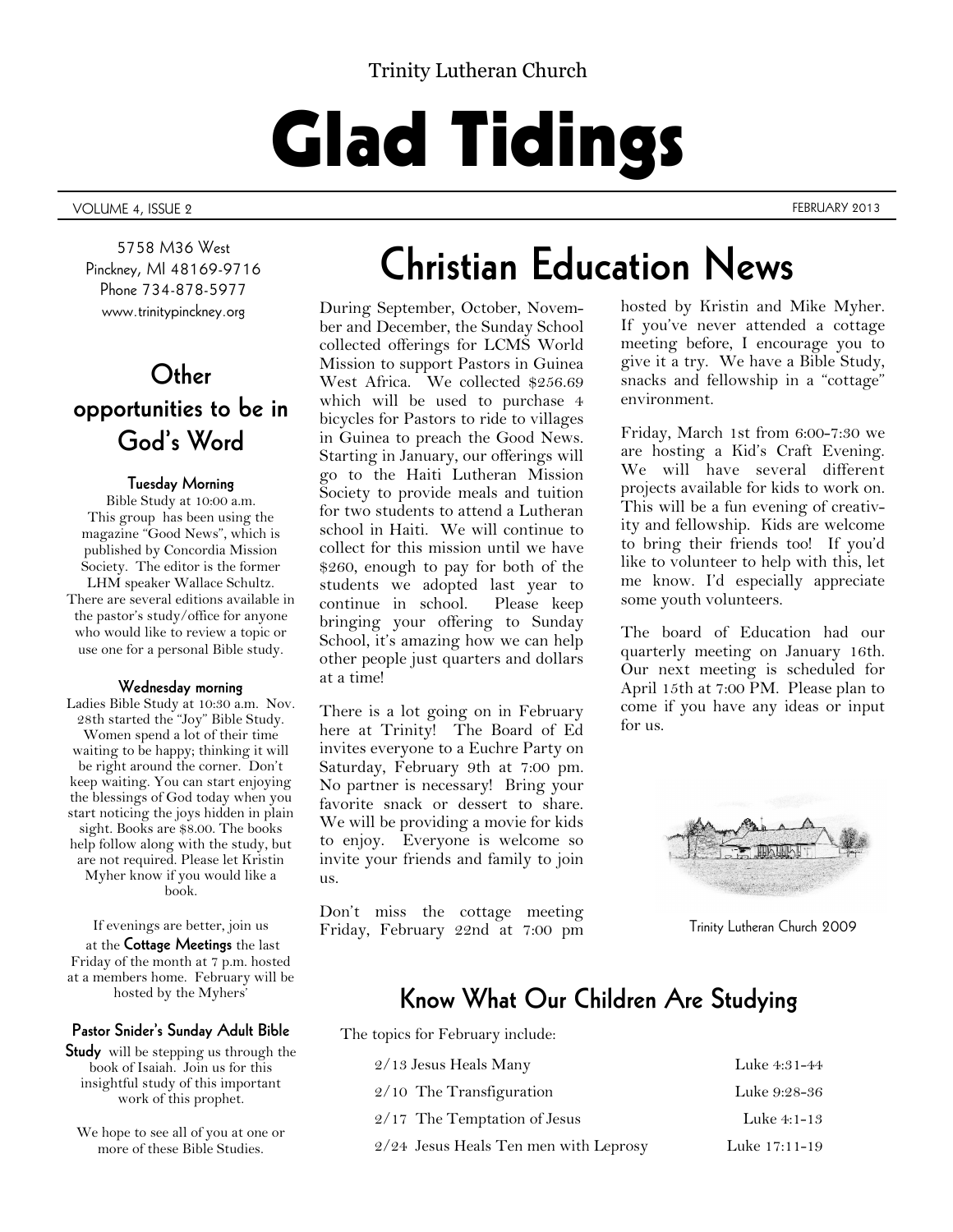## **Pastor's Page**

#### **The February Soup Supper**

#### **By Pastor Snider**

...it seems we can learn a thing or two from those bowls of soup we so enjoyed...

The terrible cold and wintry blasts that have been known to this part of the world have been felt this year, maybe because they weren't felt the past couple. There

have been some days that showed its cold and frightful teeth as the snow and ice built up barriers to being out and about. Even with the terrible weather it is still refreshing to have a good bowl of soup. At the Advent Soup Suppers we enjoyed in December, we found how comforting it can be to have a bowl of hot soup. Those suppers were quite well received and it seems we can learn a thing or two from those bowls of soup we so enjoyed back there in December.

During the month of February when the wind is blowing cold and there seems to be a little extra time to relax and feed our body and our soul the Bible comes to mind. One of the problems is similar to making a bowl of soup. All the recipes are based on making a whole pot of soup and surely one would be over filled with a whole pot or tire from leftovers before they are gone. So how do we begin?

The first thing we learned from the Soup Suppers is that not everybody likes the same soup. Each evening we had at least two or even four kinds so we had a choice. Chili was usually on the menu each time along with another delicious choice from which to chose. The Bible is like that too. There is of course the division of the Old and New Testaments but there are also divisions in each of them. The New Testament

has the divisions of the Gospels and the Epistles, i.e. the life of Christ or the life of the early Christians. There are also small bowls or large bowls. Some of the most filling and yet short books are James, the Epistles of Peter, John and Jude. These are almost like a warm afternoon snack that really fills you up to the point that a big dinner would

be too much.

So what kind of soup is the right kind to make? We found there are creamy soups, clear soups and some in between. A good example is

chicken noodle. You can have both cream of chicken with noodles or chicken and noodle in chicken broth. Reading scripture can be a lot like that. If you read Hebrews or Revelations for example it is hard to see what you are reading because of all the cream that surrounds the message. They are jammed and packed with message and meaning. You really can read it several times and still taste it through the night as you ponder the meaning.

The Gospel of Mark and the Epistle to the Galatians on the other hand are like chicken noodle in a clear broth. These books have a lot of good messages from God in them but they are small pieces that stand out as a thought for the day. Many of these thoughts have a point and an explanation within a few verses and then on to another bite with only noodle or one big chunk of chicken.

Scripture, I will admit has a few lumps in it and you may have a little trouble chewing the pieces at first. You may want to take some small bites at the beginning. It is real easy to loose the taste of any of the many chapters if you try to drink or eat a whole book or even a whole testament at one time. It is like drinking that steaming hot soup from a hot cup DANGER…

CONTENTS MAY BE HOT… It is much wiser to take a small bite on a spoon to see if you can handle it. Take one thought; mull it over in your day. Hold it in your mouth for a while, get the full taste. Chew on it for a while even if it is a noodle. Get the whole flavor that is there for you.

During the Advent Soup Suppers, it was interesting to taste the slight differences in soups that are brought out by adding a variety of spices to enhance the flavor. We have some spices available to use as we read our Bible during these cold days in February. These are called commentaries. Most of them are not expensive and they can never add to the Holy Word of God but they can and do add just a little bit of understanding to the verses. It is important to remember that like spices, commentaries will change the flavor of what you read. Every one of them is written from the view and understanding of the person who read scripture and is now writing their interpretation. Be careful, a lot of commentary, like chili powder, can go a long way.

While I like potpie, I would hope that you don't treat your Bible like one of these. You know there is some thing in there but you have no way of knowing what it might be. You can scratch the surface and even take a bite of the crust and until you take the crust off you don't get to the real meat of the pie.

Currently we have two feedings going on a regular basis. We have a Sunday morning Bible study of Isaiah at 8:45 a.m. and a Tuesday morning 10 a.m. group studying Prayer. There is also a small group who are feeding on 'The Joy Study'. Feel free to attend any of these feedings. On Sunday we are using a guide from the series called 'Life Light'. On Tuesday we are using 'The Good News Magazine and the Self-Study Bible. In both study groups the input and experiences of those gathered around the table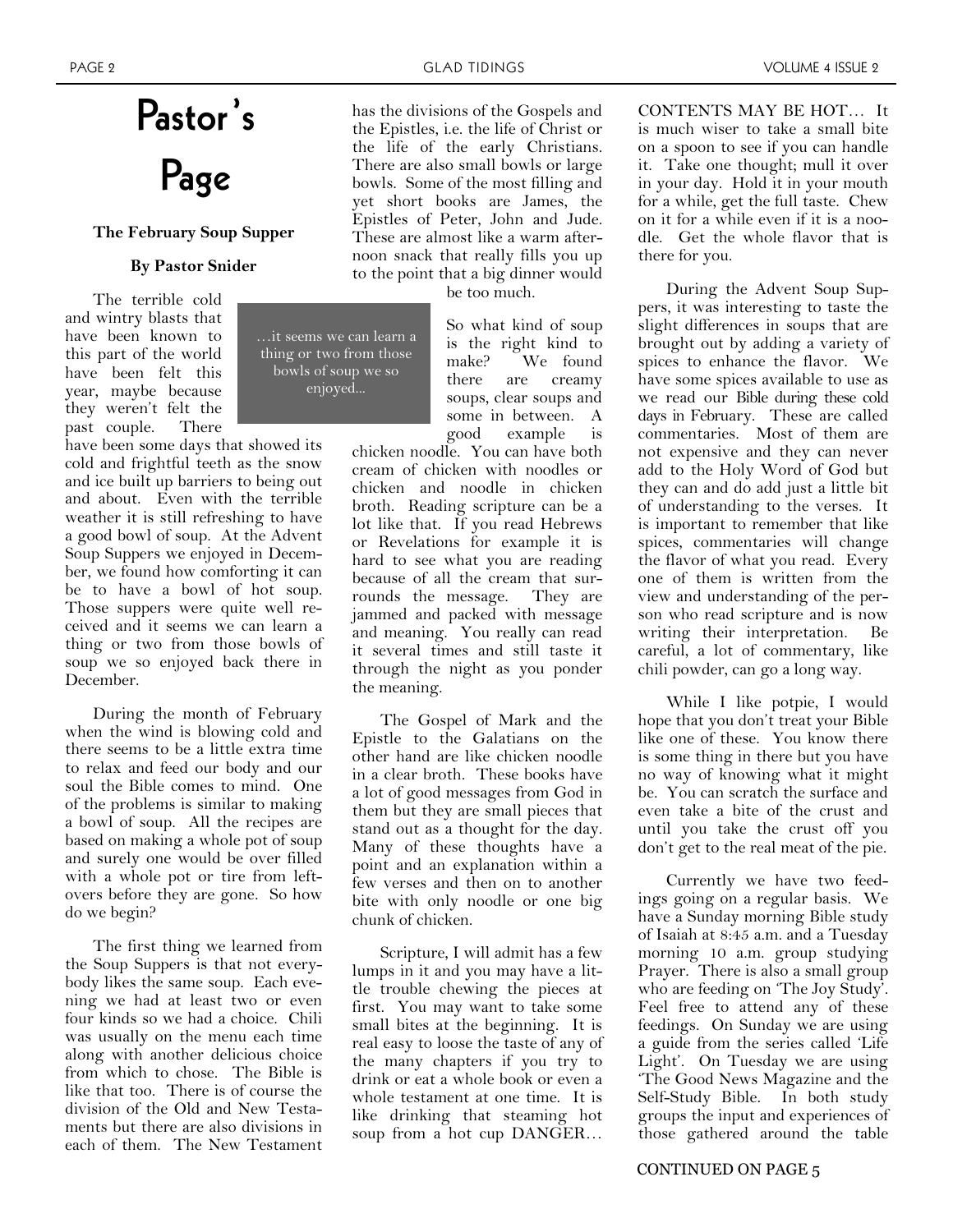TRINITY LUTHERAN CHURCH<br>5758 M36 West<br>Pindeney, MI 48169-9716<br>Phone 734-878-5977 www.trinitypinckney.org

| <b>Danunck Marie Base</b>                                                           |                          | <b>Solngly</b>                                             |                                                                                                                                                             |                                        |                                                | Pinckney, MI 48169-9716<br>www.trinitypinckney.org<br>Phone 734-878-5977 |
|-------------------------------------------------------------------------------------|--------------------------|------------------------------------------------------------|-------------------------------------------------------------------------------------------------------------------------------------------------------------|----------------------------------------|------------------------------------------------|--------------------------------------------------------------------------|
| Sun                                                                                 | Mon                      | ڰ٦                                                         | Wed                                                                                                                                                         | 립                                      | Œ                                              | $S_{\overline{a}}$                                                       |
|                                                                                     | Valentine                | ଁ<br>ହ/ତ                                                   | A <b>tar Guild:</b> Kristin Myher and Gretchen Wrck<br>A <b>colyte</b> : 2/3 Craig Rydzewski<br>2/24 Mathew Frazzini<br>2/17 Kyle Rydzewski<br>Kenny Minger |                                        |                                                | Men's Group<br>7:00 am<br>U                                              |
| 8:45 Bible Class<br>& Sunday School<br>10:00 Worship w/<br>Comm.<br>$\mathcal{O}_0$ | 7:00 Trustees<br>4       | 10:00 Bble Study @<br>Trinity<br>Ю                         | 10:30 Bble Study<br>@ Trinity<br>7:00<br>$\mathcal{O}$                                                                                                      | 7:00 Posse<br>$\overline{\phantom{a}}$ | 0                                              | Euchre Party<br>7:00<br>$\mathcal{O}'$                                   |
| 8:45 Bible Class &<br>Sunday School<br>10:00 Worship<br>$\mathcal{O}$               | $\tilde{L}$              | 12<br>  10:00 Bble Study @  <br>  10:00 Bble Study @       | 10:30 Bble Study<br>@ Trinity<br>Wednesday Service<br>8:00 Choir<br>$7:OO$ Ash<br>23                                                                        | 7:00 Elders<br>$\mathcal{I}$           | 75                                             | $\tilde{\mathcal{L}}'$                                                   |
| 8:45 Bible Class<br>& Sunday School<br>10:00 Worship w/<br>Comm.<br>$\tilde{L}$     | 18                       | 10:00 Bble Study<br>@ Trinity<br>79                        | 20 10:30 Bble Study<br>@ Trinity<br>6:00 Soup Supper<br>$7:OO$ Lenten<br>8:00Choir<br>Worship                                                               | 7:00 Council<br>$\mathcal{E}$          | 7:00 Cottage<br>$M$ ecting $@$<br>Myhers<br>22 | Ham Dinner<br>$5:00 - 7:00$<br>$\mathcal{E}\mathcal{S}$                  |
| 8:45 Bible Class &<br>Sunday School<br>10:00 Worship<br>$\mathcal{Z}$               | $\mathcal{F}\mathcal{S}$ | 10:00 Bible Study @<br>Trinity<br>$\mathcal{G}\mathcal{S}$ | 10:30 Bble Study<br>@ Trinity<br>6:00 Soup Supper<br>$7:OO$ Lenten<br>Worship<br>8:00Choir<br>$\overline{6}$                                                | 7:00 Stewardship<br>$\frac{8}{2}$      | Upcoming: March 1, Kids Craft right            |                                                                          |

February 2013

Civist Civist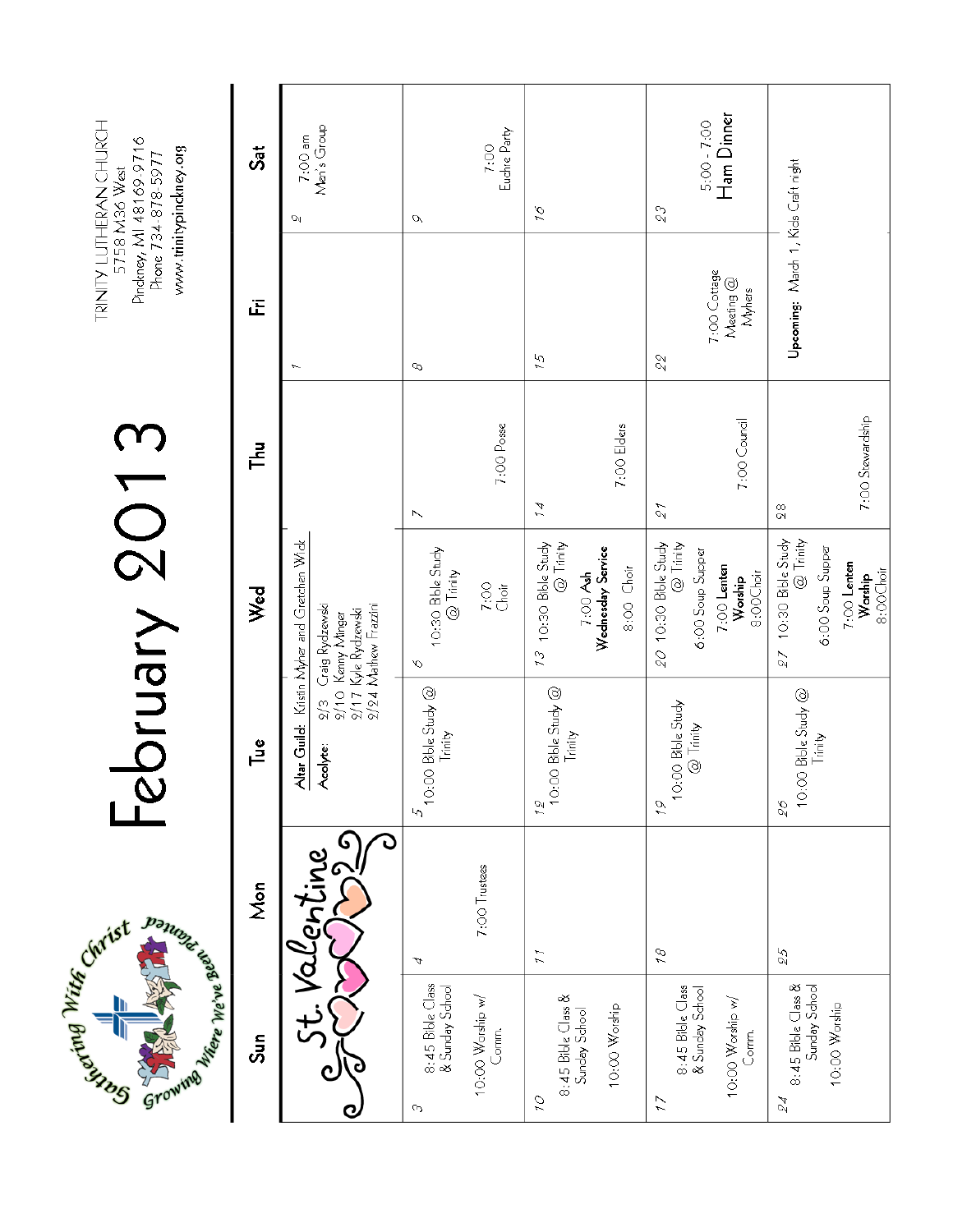Perhaps the most famous Bible passage about love, this one is frequently and understandably recited at weddings. But as with many well-known Bible quotes about love, it's not just *romantic* love that

If I speak with the tongues of men and of angels, but do not have love, I have become a ringing brass gong or a clashing cymbal. And if I have the gift of prophecy and I know all mysteries and all knowledge, and if I have all faith so that I can remove mountains, but do not have love, I am nothing. And if I parcel out all my possessions, and if I hand over my body in order that I will be burned, but do not have love, it benefits me

Love is patient, love is kind, love is not jealous, it does not boast, it does not become conceited, it does not behave dishonorably, it is not selfish, it does not become angry, it does not keep a record of wrongs, it does not rejoice at unrighteousness, but rejoices with the truth, bears all things, believes all things, hopes all things, endures all things. Love never ends. But if there are

**1. [1 Corinthians 13](http://www.biblegateway.com/passage/?search=1%20Corinthians%2013&version=LEB)**

is being described:

nothing.

## **Five Bible Passages About Love for Valentine's Day (Or Any Day)**

You know it's coming, because marketing campaigns have been nagging us about it for weeks: **Valentine's Day**! Maybe you're already looking forward to a romantic date night with the love of your life… or maybe you're resigned to playing video games and curating your Pinterest boards by yourself while all your friends go out with their significant others. (Hey, I've been there.)

Either way, Valentine's Day is a good opportunity to learn what the Bible teaches us about love. Not the shallow "love" on display in advertisements and marketing copy, but real, genuine love—the self-sacrificing, graceextending attitude that God wants to see embodied in *all* of our relationships, not just our romantic ones. Whatever your plans for Valentine's Day, take a minute to reflect on these five powerful Bible verses that explain what true love looks like.

## **Celebrate with the ultimate Valentine!**

#### **WHO KNOWS MORE ABOUT LOVE THAN GOD?**

**the Ham Dinner this year will be on Feb 23** at 5 pm, **everyone,**  guests and congregation, is invited. Let's celebrate Jesus' Love and enjoy an early evening of fellowship together.



but whenever the perfect comes, the partial will pass away. When I was a child, I spoke like a child, I thought like a child, I reasoned like a child. When I became a man, I set aside the things of a child. For now we see through a mirror indirectly, but then face to face. Now I know in part, but then I will know completely, just as I have also been completely known. And now these three things remain: faith, hope, and love. But the greatest of these is love. (LEB)



#### **2. [1 John 4:16-18](http://www.biblegateway.com/passage/?search=1%20John%204:16-18&version=NIV)**

God is love. Whoever lives in love lives in God, and God in them. This is how love is made complete among us so that we will have confidence on the day of judgment: In this world we are like Jesus. There is no fear in love. But perfect love drives out fear, because fear has to do with punishment. The one who fears is not made perfect in love. (NIV)

#### **3. [Romans 12:9-13](http://www.biblegateway.com/passage/?search=Romans%2012:9-13&version=HCSB)**

Love must be without hypocrisy. Detest evil; cling to what is good. Show family affection to one another with brotherly love. Outdo one another in showing honor. Do not lack diligence; be fervent in spirit; serve the Lord. Rejoice in hope; be patient in affliction; be persistent in prayer. Share with the saints in their needs; pursue hospitality. (HCSB)

#### **4. [1 John 3:10-17](http://www.biblegateway.com/passage/?search=1%20John+3:10-17&version=CEB)**

This is how God's children and the devil's children are apparent: everyone who doesn't practice righteousness is not from God, including the person who doesn't love a brother or sister. This is the message that you heard from the beginning: love each other. Don't behave like Cain, who belonged to the evil one and murdered his brother. And why did he kill him? He killed him because his own works were evil, but the works of his brother were righteous. Don't be surprised, brothers and sisters, if the world hates you. We know that we have transferred from death to life, because we love the brothers and sisters. The person who does not love remains in death. Everyone who hates a brother or sister is a murderer, and you know that no murderer has eternal life residing in him. This is how we know love: Jesus laid down his life for us, and we ought to lay down our lives for our brothers and sisters. But if a person has material possessions and sees a brother or sister in need and that person doesn't care how can the love of God remain in him? (CEB)

#### **5. [Matthew 22:34-40](http://www.biblegateway.com/passage/?search=Matthew%2022:34-40&version=ESV)**

But when the Pharisees heard that he had silenced the Sadducees, they gathered together. And one of them, a lawyer, asked him a question to test him. "Teacher, which is the great commandment in the Law?"

And he said to him, "You shall love the Lord your God with all your heart and with all your soul and with all your mind. This is the great and first commandment. And a second is like it: You shall love your neighbor as yourself. On these two commandments depend all the Law and the Prophets." (ESV)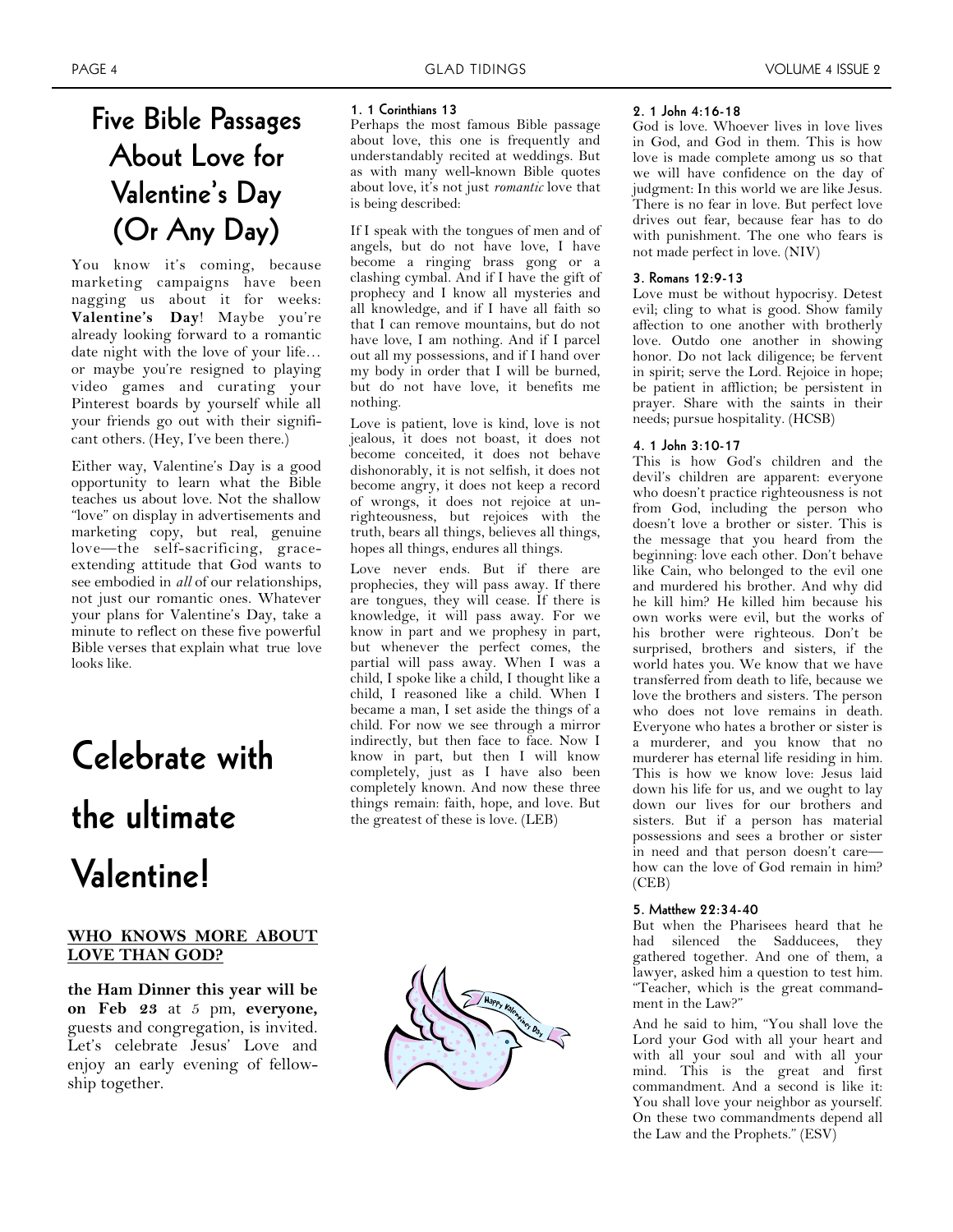#### *Continued from Pastor's Page pg. 2*

influence what kind of soup we are mixing up for that day. Often, the soup is left to simmer from week to week so to see how it tastes when we gather again to open God's Word for nourishment. It is interesting to see how a pot of soup comes out when you have several cooks and you don't have to wonder what you will do with leftovers. Come join us as we make and takein the soup of the day.

I pray that God the Father and His Son Jesus will bless your reading of Holy Scriptures through the Holy Spirit and that as you graze through the proclamation of Grace you will see Jesus your savior face to face.



## Prayer List

Praise and thanksgiving

Gracious God and Father, we humbly magnify the wisdom of your ways and in childlike trust commit ourselves to Your fatherly guidance. Uphold us, we pray You by Your right hand, guide us with Your counsel, and receive us at last into glory. We pray for those among us who are in special need of your guidance and healing:

- For John and Diane Menning give them comfort, peace and strength.
- For Sharon Huetteman for cancer treatments.
- Georgia Rydzewski hospitalized

### **Upcoming Events**

**HAM DINNER** SATURDAY, FEB 23, 2012 5 P.M.

**everyone,** guests and congregation, is invited. Let's celebrate Jesus' Love and enjoy an early evening of fellowship together.

#### **EUCHRE PARTY**

FEBRUARY 9TH AT 7:00 PM Trinity's Board of Ed is hosting a Euchre Party. Everyone is welcome, no partner necessary! Bring a snack or dessert to share. A movie will be provided for kids

### **KIDS CRAFT EVENING**

MARCH 1, 6:00-7:30

Friday, March 1st from 6:00- 7:30 we are hosting a Kid's Craft Evening. We will have several different projects available for kids to work on. This will be a fun evening of creativity and fellowship. Kids are welcome to bring their friends too! Anyone wishing to help can contact Elzabeth Eppler.



#### **AC O L Y T E:**

- 2/3 Craig Rydzewski
- 2/10 Kenny Minger
- 2/17 Kyle Rydzewski
- 2/24 Mathew Frazzini
- Aiden Fernald friend of Kenny Minger dealing with depression and suicide thoughts
- Cathie Snider relief from pain
- Jeannette Fansler healing from shingles
- Richard Parks--more surgery, Kenny Cadle and Terry Kaczmarek and Nancy Lannon (cancer)
- For the soldiers overseas who are still protecting freedoms, our own and others in the world: Brandon Snider in Korea, Tyler Martin, and Anthony Chapman who are serving in Afghanistan.
- Guidance, wisdom and strength of faith for the Congregation of

Helen Riggs

**MARCH--**Cathie Snider and

**FEBRUARY--** Kristin Myher and

Gretchen Wick

**AL T AR G U IL D:**

Trinity as they make decisions that will help it to grow.

 Pray for our Missionaries in other countries that they remain safe in Your care as they spread Your Word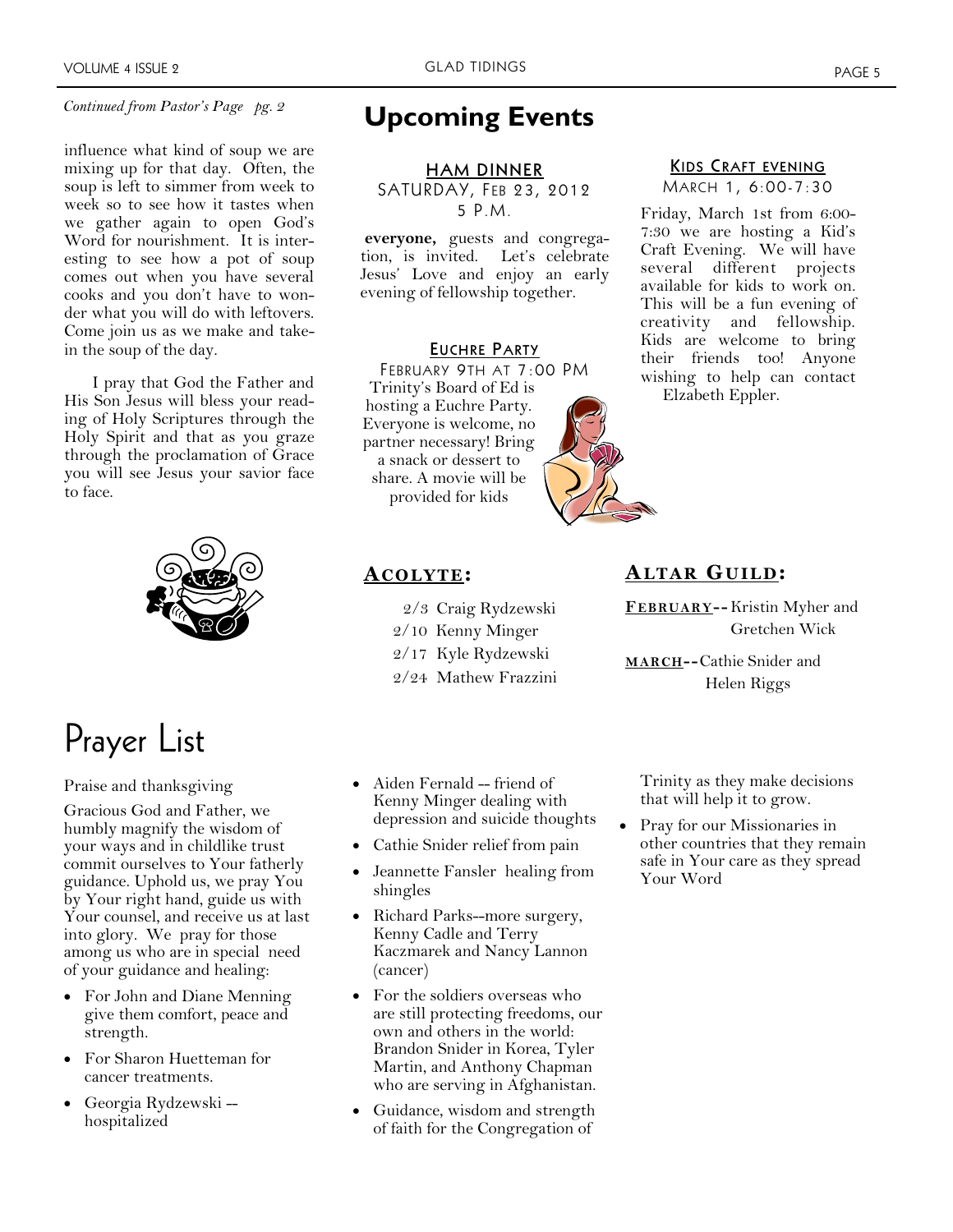### **Happy Birthday!!**

| A very Happy Birthday from |
|----------------------------|
| the members of Trinity     |
| Lutheran Church:           |
| Robert Brumm Jr. 2/1       |
| Andrew Eppler<br>2/3       |
| Nicholas Pelto $2/5$       |
| Carolyn Benkovsky 2/9      |
| Kyptin Gray 2/9            |
| Sharon Meyer 2/11          |
| Kaye Wick 2/14             |
| Stephanie Sidebottom 2/15  |
|                            |

Bryanna Bickel 2/16

Noah Pelto 2/16 Kristin Myher 2/18 Gretchen Wick 2/22 Jonah Frazzini 2/23 Betty Jean Sigro 2/25 Nicolle Beauchamp 2/28



**Ecclesiastes 11:8** However many years a man may live, let him enjoy them all. (NIV)

### Anniversary wishes go out to:

Thomas & Kaye Wick 2/16

**Colossians 3:14** 

And beyond all these things put on love, which is the perfect bond of unity.



 $I$ st  $23 \text{ Jyee}$  $\omega_{\rm e}$  (a)  $\omega_{\rm e}$ ocle SCIG Finished Craft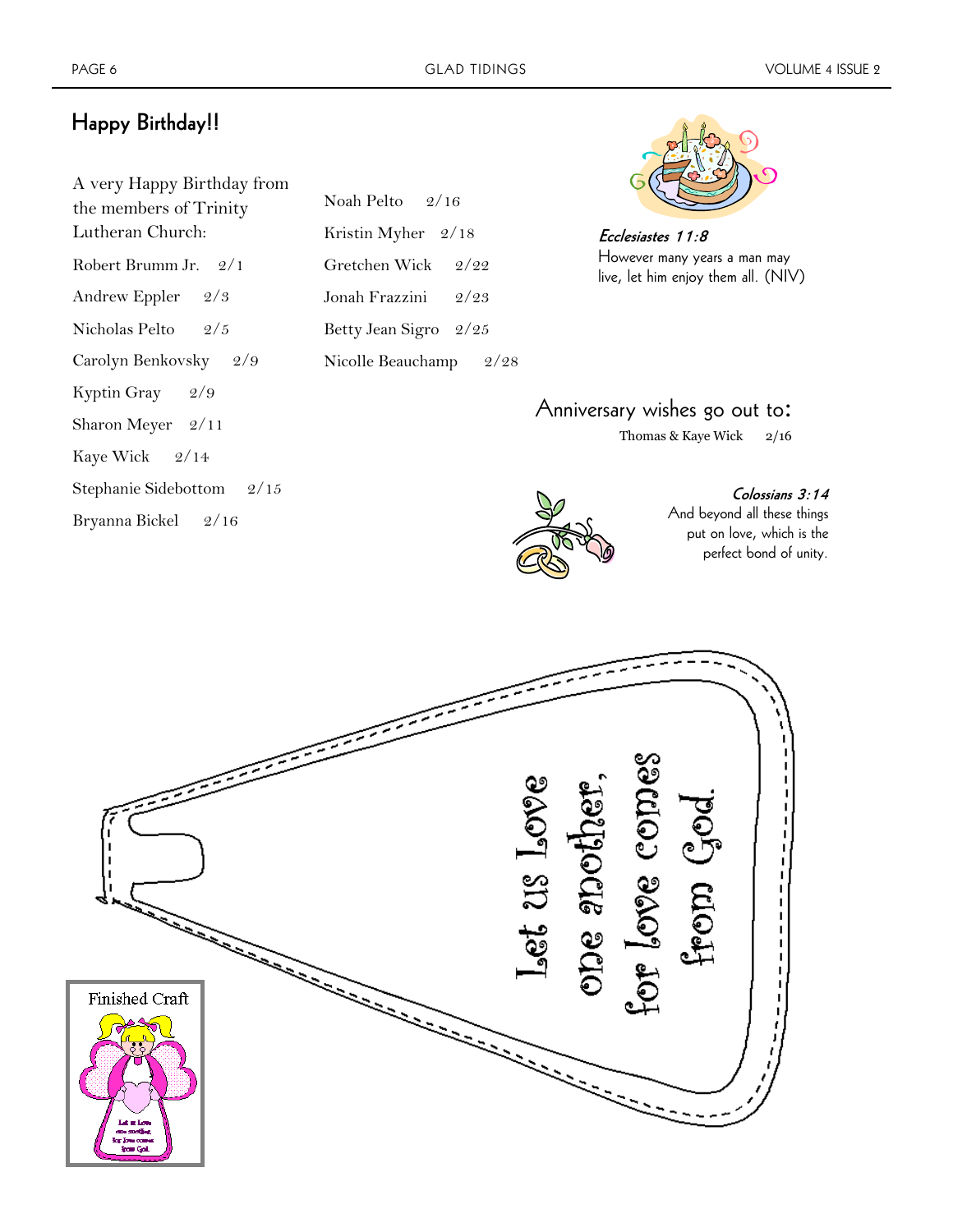#### VOLUME 4 ISSUE THE SERVICE OF STREET GRAD TIDINGS THE RESIDENCE OF PAGE 7

## Valentine's Day Angel Paper Craft

DLTK's Bible Crafts for Kids Valentine's Day Angel Paper Craft "Let us Love one another, for love comes from God." 1 John 4:7

This craft includes your choice of a template with a message or one that's blank. You can use the blank template and allow the children to print in their own Valentine's message.

Read a bit about DLTK's Grow With Me Craft Concept to get some ideas on how this basic craft idea can be used with different materials to make it appropriate for everyone from ages 2 thru 82!

Alternative: Scotch tape a straw or popsicle stick to the bottom to make a puppet!

Materials:

- printer
- paper
- scissors
- glue
- something to color with (if using B&W template)
- Directions:
- Print template of choice.

Color the template pieces if you are doing the B&W version

Cut out the template pieces (this may require adult assistance  $-$  I usually roughly cut the paper into pieces with one template on each. Then I give my 3 year old the big ones to work on and I cut out the smaller ones.)

The large piece (dress) is the bottom. To it, glue (in order):

- the heart (right about in the center)
- the arms (so the hands overlap the heart)
- the wings (on the back)
- the head

look at the image of the finished craft if you get stuck (there's a small image of the finished project on the second template of each version).